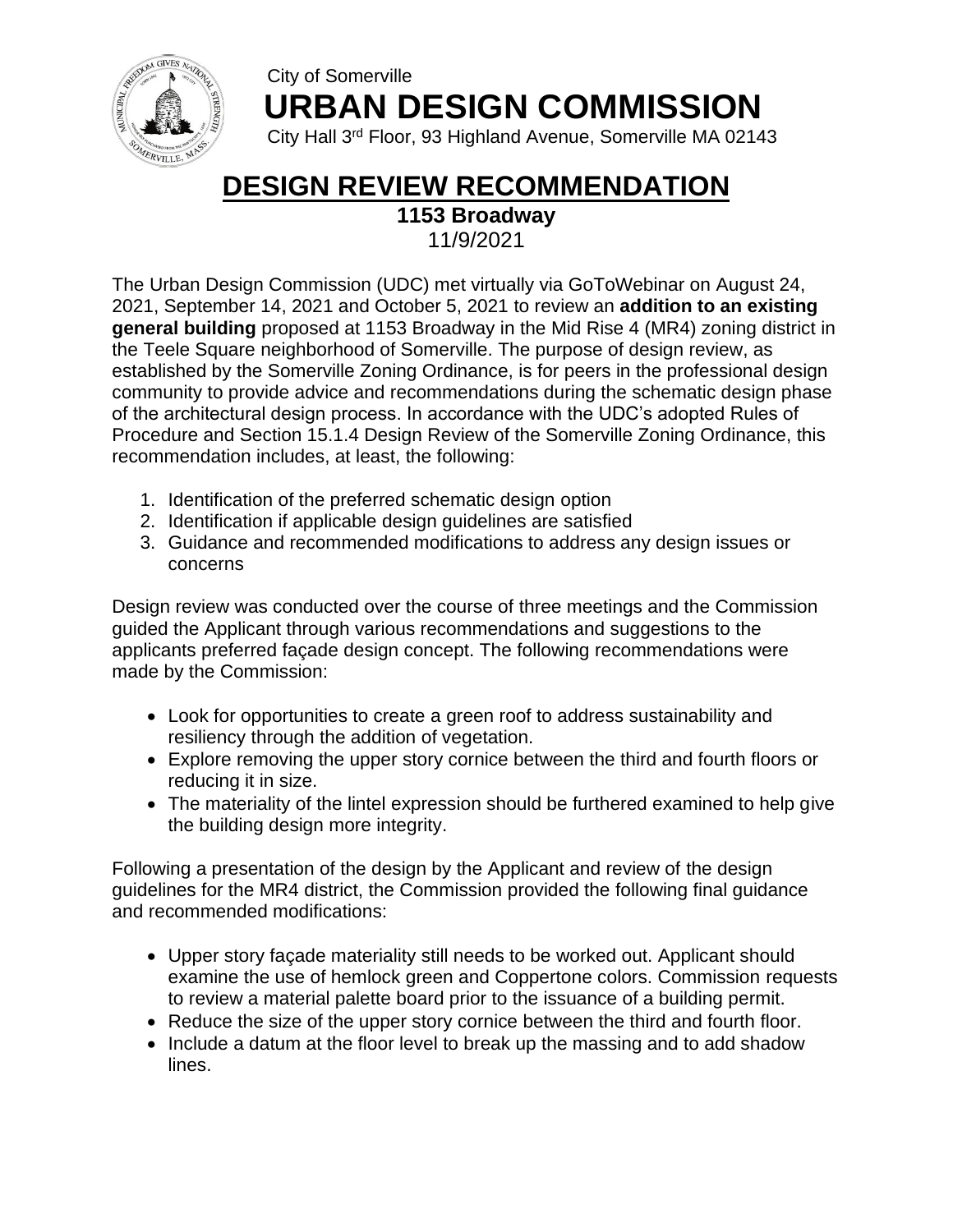The Commission voted unanimously (3-0) to approve modified preferred façade design with integration of datum line between the third and fourth floor in the same material as the building panels, located in a place that makes sense in relation to other building elements, voted unanimously (3-0) that all of the MR4 design guidelines were satisfied and voted unanimously (3-0) to incorporate additional design guidance for a material palate sample board with preferred colors of hemlock green and Coppertone and alternative colors to be review on site prior to the issuance of a building permit.

Attest, by the voting membership: Tim Talun

Deborah Fennick Andrew Arbaugh

Attest, by the meeting Co-Chairs: Cortney Kirk

Sarah Lewis

Whairi

Sarah Lewis, UDC Co-Chair Director of Planning & Zoning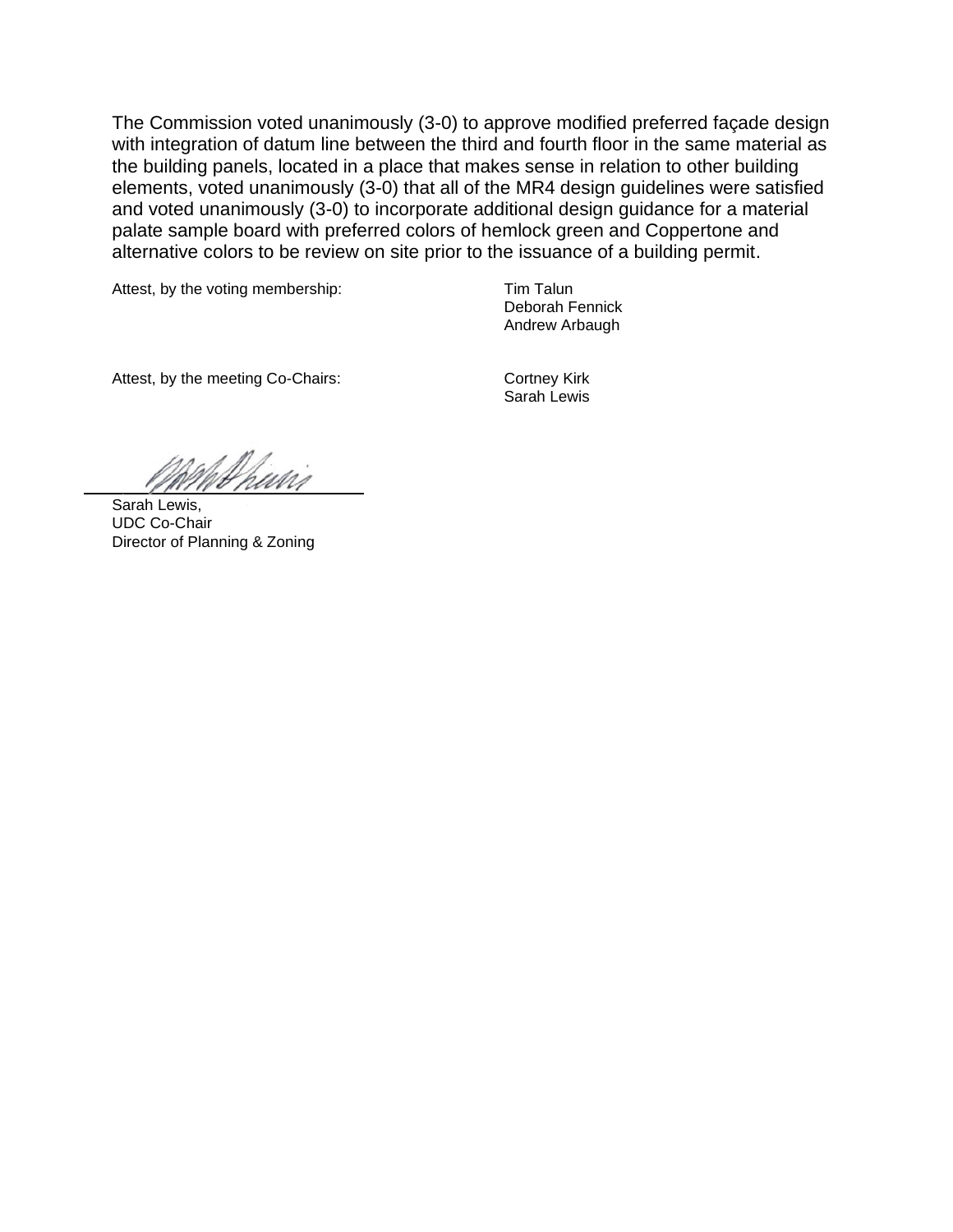| <b>MR4-Mid-Rise 4</b>                                                                                                                                                                                                                                                                                                                                                                                                                 |                       |                  |              |
|---------------------------------------------------------------------------------------------------------------------------------------------------------------------------------------------------------------------------------------------------------------------------------------------------------------------------------------------------------------------------------------------------------------------------------------|-----------------------|------------------|--------------|
| <b>LANGUAGE</b>                                                                                                                                                                                                                                                                                                                                                                                                                       | <b>SATISFIED?</b>     | <b>PRIORITY?</b> | <b>NOTES</b> |
| Facades should be visually divided into a series of<br>architectural bays that are derived, in general, from the<br>building's structural bay spacing.                                                                                                                                                                                                                                                                                | <b>YES</b><br>$(3-0)$ |                  |              |
| Piers, pilasters, or other features defining each architectural<br>bay should either extend all the way to the ground or<br>terminate at any horizontal articulation defining the base of<br>the building.                                                                                                                                                                                                                            | <b>YES</b><br>$(3-0)$ |                  |              |
| Architectural bays should align, in general, with individual or<br>groups of storefronts and lobby entrances.                                                                                                                                                                                                                                                                                                                         | <b>YES</b><br>$(3-0)$ |                  |              |
| Piers, pilasters, or other features defining each architectural<br>bay should always project forward and be uninterrupted by<br>any horizontal articulation, excluding any horizontal<br>articulation used to differentiate the base of the building.                                                                                                                                                                                 | <b>YES</b><br>$(3-0)$ |                  |              |
| The facade of buildings with five (5) or more stories should<br>be visually divided into, at least, a horizontal tripartite<br>division (a base, middle, and top). The horizontal divisions<br>may not shift up or down across the width of the facade.                                                                                                                                                                               | <b>YES</b><br>$(3-0)$ |                  |              |
| Vents, exhausts, and other utility features on building<br>facades should be architecturally integrated into the design<br>of the building and should be located to minimize adverse<br>effects on pedestrian comfort along sidewalks and within<br>open spaces.                                                                                                                                                                      | <b>YES</b><br>$(3-0)$ |                  |              |
| Buildings at terminated vistas should be articulated with<br>design features that function as focal points.                                                                                                                                                                                                                                                                                                                           | <b>YES</b><br>$(3-0)$ |                  |              |
| Fenestration glazing should be inset from the plane of<br>exterior wall surfaces.                                                                                                                                                                                                                                                                                                                                                     | <b>YES</b><br>$(3-0)$ |                  |              |
| Ribbon windows should be avoided.                                                                                                                                                                                                                                                                                                                                                                                                     | <b>YES</b><br>$(3-0)$ |                  |              |
| Monotonous and repetitive storefront or lobby systems,<br>awnings, canopies, sign types, colors, or designs should be<br>avoided.                                                                                                                                                                                                                                                                                                     | <b>YES</b><br>$(3-0)$ |                  |              |
| Storefronts and lobby entrances should include awnings or<br>canopies to provide weather protection for pedestrians and<br>reduce glare for storefront display areas. Awnings should be<br>open-ended and operable.                                                                                                                                                                                                                   | <b>YES</b><br>$(3-0)$ |                  |              |
| Lobby entrances for upper story uses should be optimally<br>located, well defined, clearly visible, and separate from the<br>entrance for other ground story uses.                                                                                                                                                                                                                                                                    | <b>YES</b><br>$(3-0)$ |                  |              |
| Lobbies should be limited in both width and total area to<br>preserve floor space and frontage for other ground story<br>uses. Buildings should use any combination of<br>facade articulation, a double-height ceiling, a distinctive<br>doorway, a change in wall material, a change in paving<br>material within the frontage area, or some other<br>architectural element(s) to make lobbies visual and<br>materially distinctive. | <b>YES</b><br>$(3-0)$ |                  |              |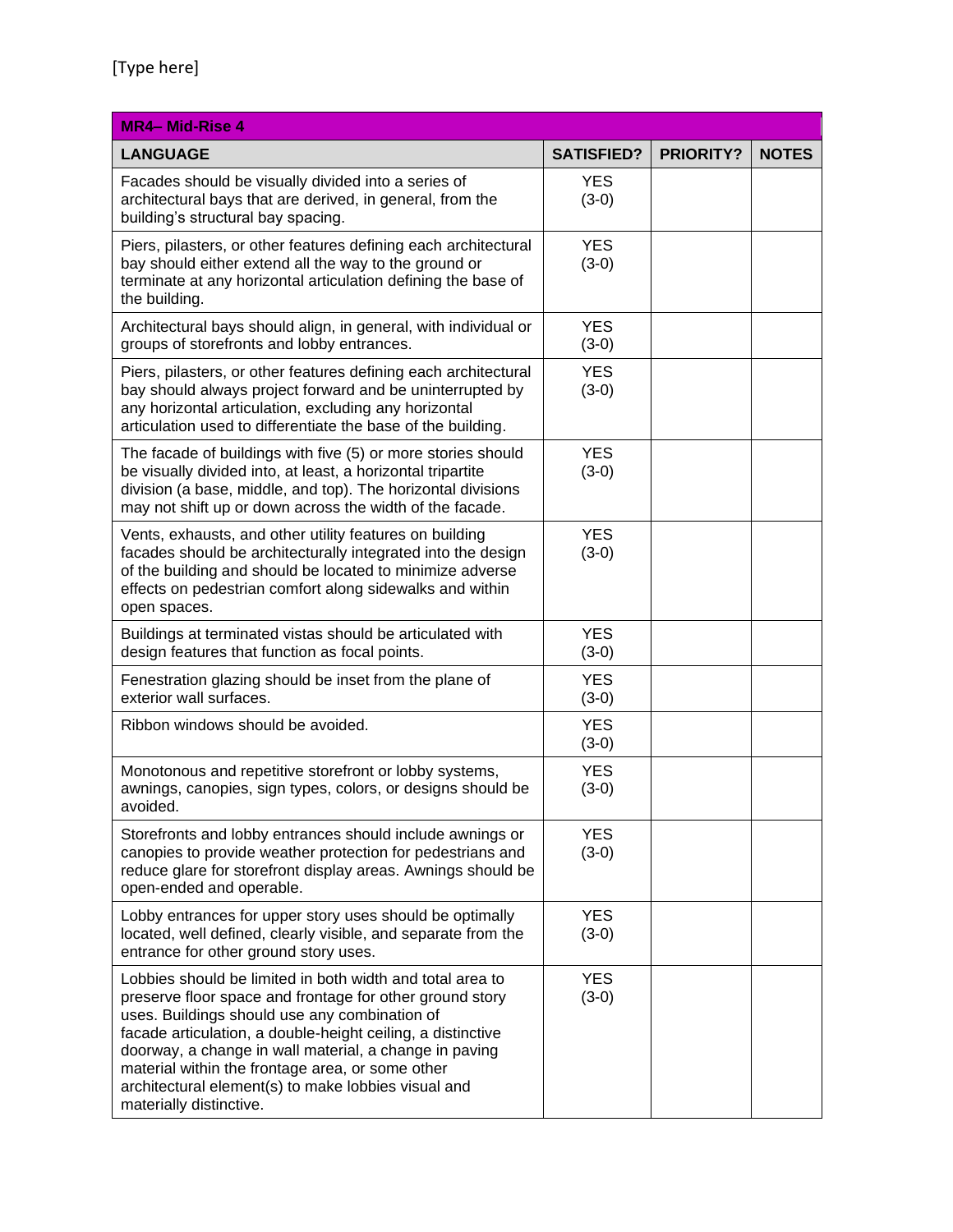| <b>MR4-Mid-Rise 4</b>                                                                                                                                                                                                                                                      |                       |                  |              |
|----------------------------------------------------------------------------------------------------------------------------------------------------------------------------------------------------------------------------------------------------------------------------|-----------------------|------------------|--------------|
| <b>LANGUAGE</b>                                                                                                                                                                                                                                                            | <b>SATISFIED?</b>     | <b>PRIORITY?</b> | <b>NOTES</b> |
| The selection of materials, fenestration, and ornamentation<br>should result in a consistent and harmonious composition<br>that appears as a unified whole rather than a collection of<br>unrelated parts.                                                                 | <b>YES</b><br>$(3-0)$ |                  |              |
| The type and color of materials should be kept to a<br>minimum, preferably three (3) or fewer.                                                                                                                                                                             | <b>YES</b><br>$(3-0)$ |                  |              |
| Two (2) or more wall materials should be combined only<br>one above the other, except for bay windows.                                                                                                                                                                     | <b>YES</b><br>$(3-0)$ |                  |              |
| Wall materials appearing heavier in weight should be used<br>below wall materials appearing lighter in weight (wood and<br>metal above brick, and all three above stone)                                                                                                   | <b>YES</b><br>$(3-0)$ |                  |              |
| Horizontal or vertical board siding or shingles, regardless of<br>material, should be avoided.                                                                                                                                                                             | <b>YES</b><br>$(3-0)$ |                  |              |
| Architectural details and finish materials for the base of a<br>building should be constructed of architectural concrete or<br>pre-cast cementitious panels, natural or cast stone, heavy<br>gauge metal panels, glazed or<br>unglazed architectural terracotta, or brick. | <b>YES</b><br>$(3-0)$ |                  |              |
| Exterior Insulation and Finish Systems (EIFS) should be<br>avoided.                                                                                                                                                                                                        | <b>YES</b><br>$(3-0)$ |                  |              |